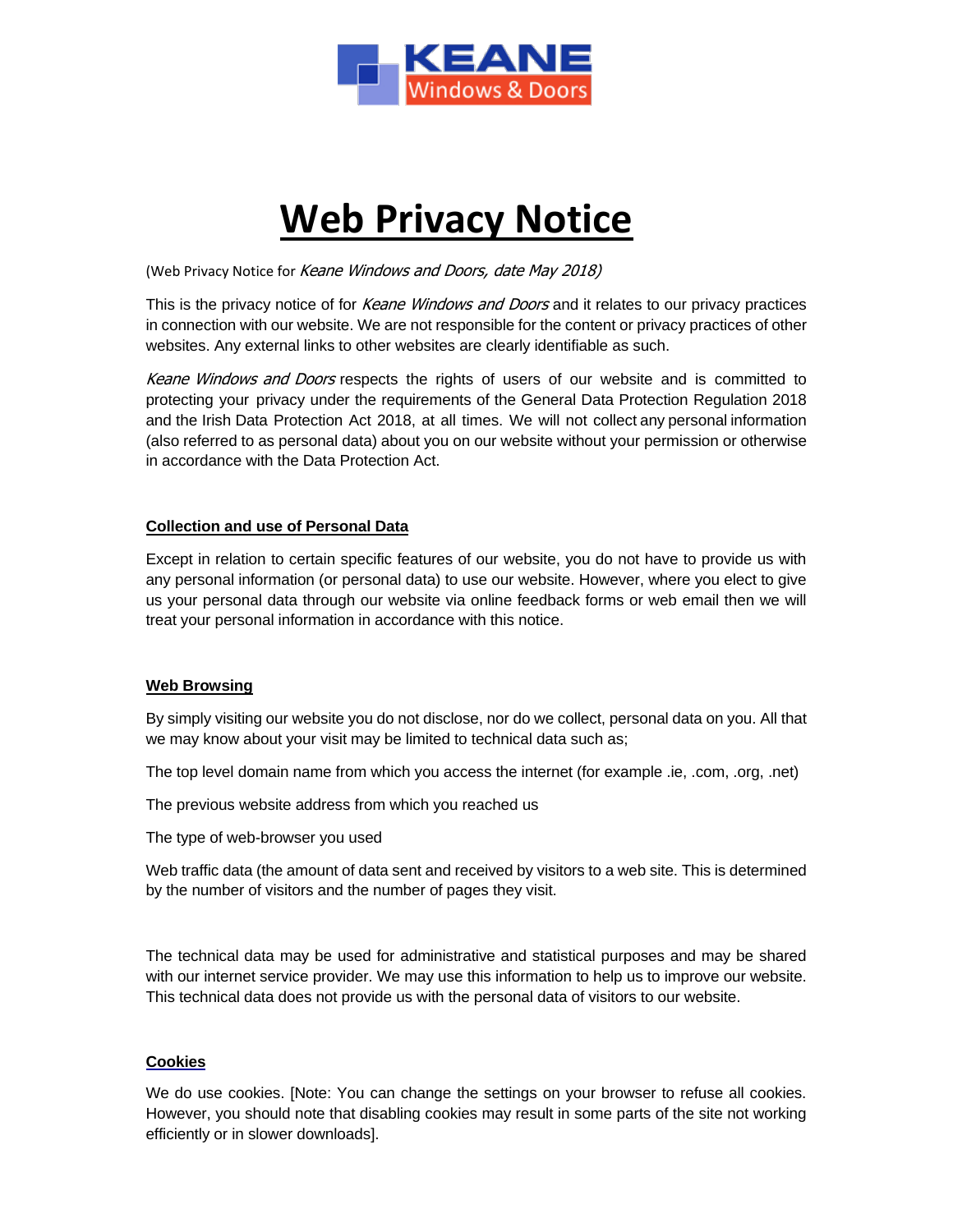

Cookies are files with small amount of data, which may include an anonymous unique identifier. Cookies are sent to your browser from a website and stored on your computer's hard drive. We use "cookies" to collect information. You can instruct your browser to refuse all cookies or to indicate when a cookie is being sent. However, if you do not accept cookies, you may not be able to use some portions of our services

## **Giving us your Personal Information**

Please note that where you provide us with your personal information (e.g. name, e-mail, telephone or mobile phone through a facility provided on our website or directly to us by e-mail, you consent to us;

- Processing and administering your personal data to perform all necessary actions to give effect to your request or instruction; and
- Retaining a record of incoming and outgoing communications (e.g. email).

Information in the email we receive and send will not be disclosed to any third party without the permission of the sender unless otherwise in accordance with the Data Protection Act.

Please note that by using Keane Windows and Doors website you are giving us your consent to process your personal data as outlined in this Privacy Notice. Your consent is also provided to any successor or assignee Keane Windows and Doors and/or any of its businesses. We inform all persons who submit their personal data to us of these conditions by this Privacy Notice.

# **Security of Data**

Keane Windows and Doors takes seriously its security obligations in respect of your personal data under the General Data Protection Regulation 2018 and the Irish Data Protection Act 2018, to prevent unauthorised access to, or alteration or destruction of personal data in our possession.

## **Right of Access**

You have a right to enquire or to be given a copy of any of your personal data held by us, in accordance with the General Data Protection Regulation 2018 and the Irish Data Protection Act 2018, subject to certain exceptions. To request a copy of your personal data please send your request in writing to us at Data Protection Officer, Jonathan Dillion, Unity 1, Trinity Court, Fonthill Industrial Park, Dublin 22.

In order to deal with your request efficiently, please note the following important requirements;

- We ask that you provide use with your name and address, and a description of the data you require (a confirmation / summary
- or
- everything we hold for you on our records).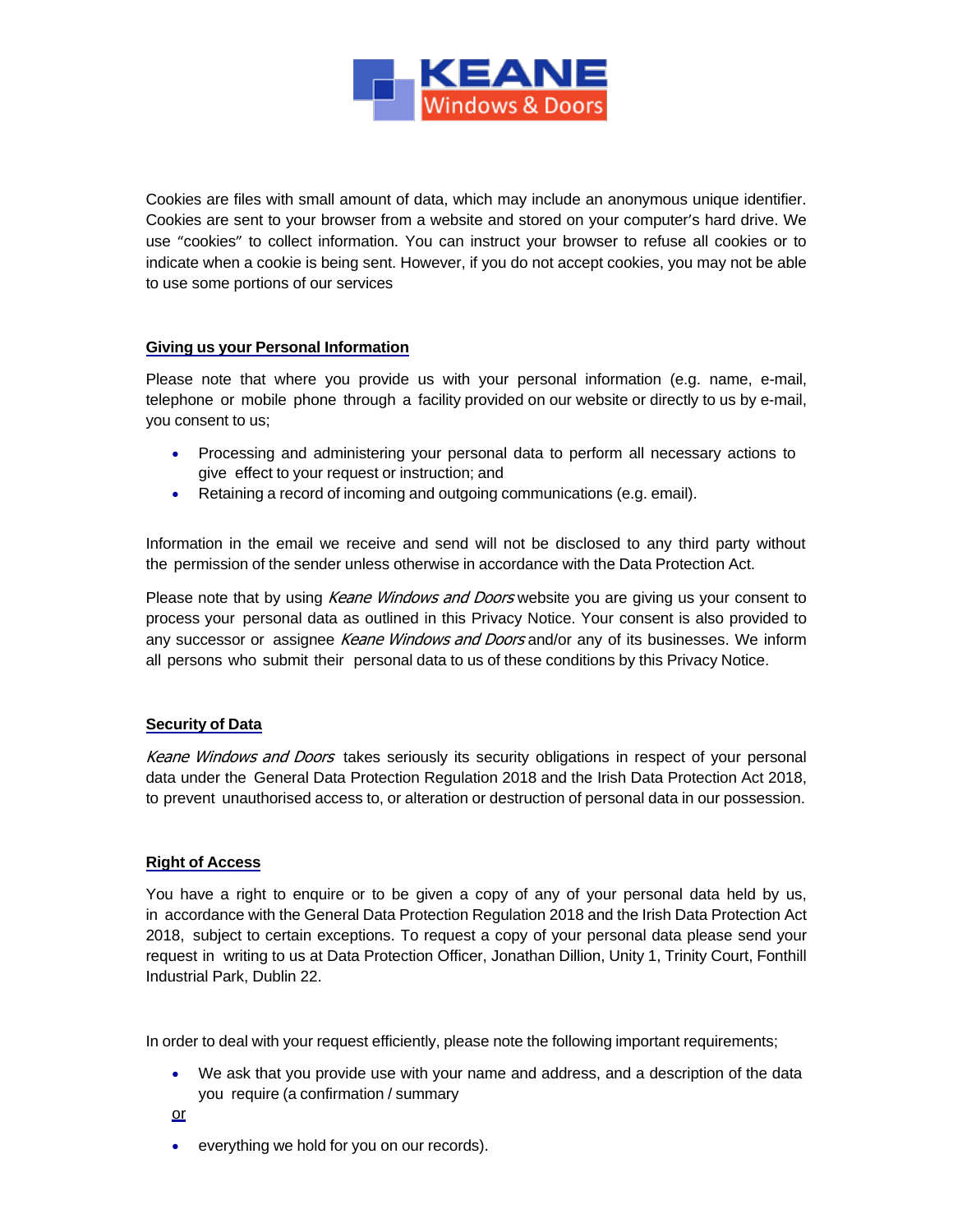

## **Right of Rectification or Erasure**

If we hold incorrect information about you which was originally submitted by you through this website, you have the right to have the data amended. Further, you have the right to have any information you have sent to us via this website erased. To request your right to rectification and/or erasure please send your request to us in writing to: Data Protection Officer, Jonathan Dillion, Unity 1, Trinity Court, Fonthill Industrial Park, Dublin 22.

In order to deal with your request efficiently, please note the following important requirements;

- Your name and address.
- A description of the specific personal data you wish rectified.
- If you request an erasure of your personal data all your data will be erased subject to the following important notice.
- •

We are not required to rectify or erase your data where to do so would prevent you from meeting your contractual obligations to us or where we are required to process (including retaining) your personal data for a lawful purpose in accordance with the General Data Protection Regulation 2018 and the Irish Data Protection Act 2018

## **Behavioral Remarketing**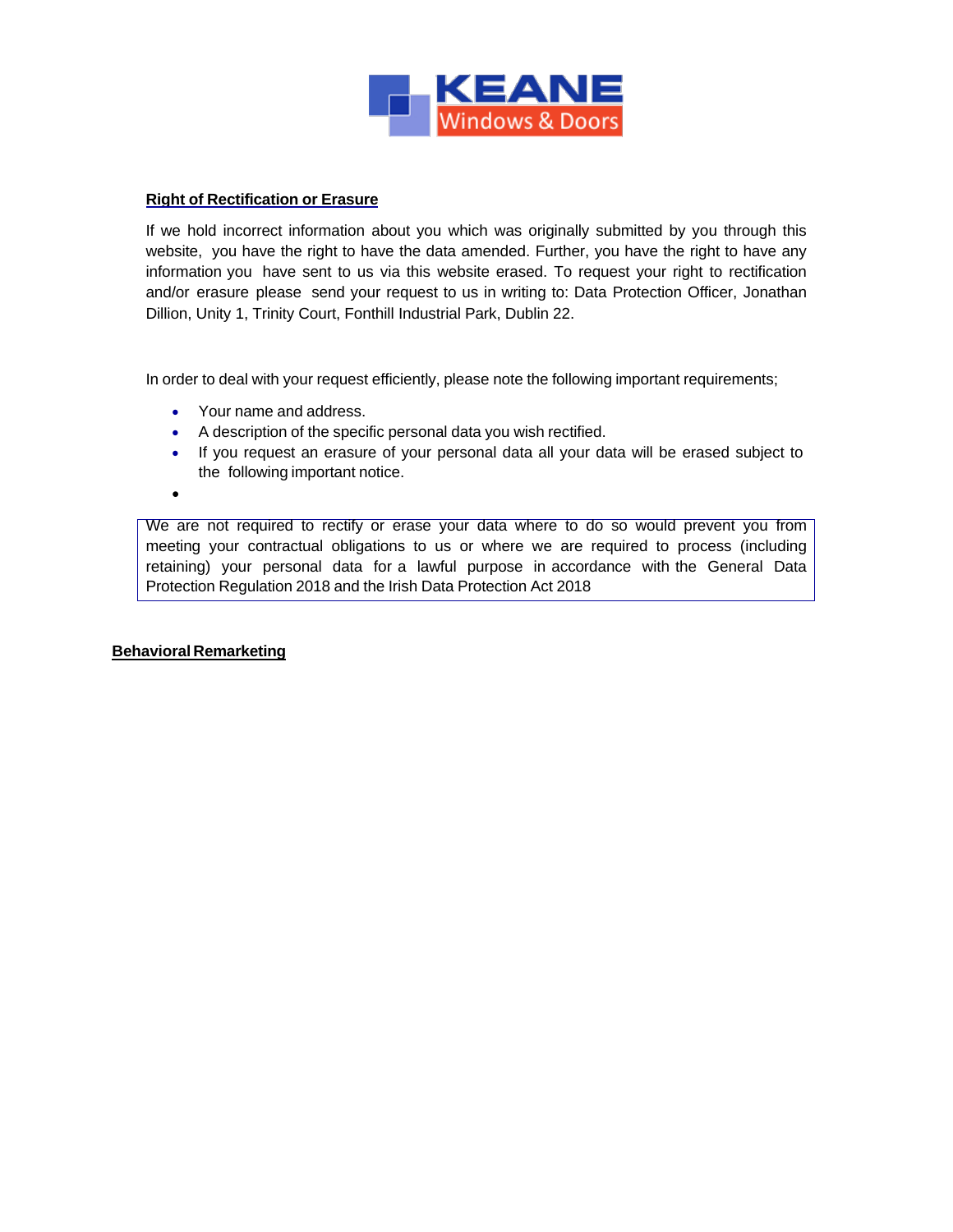

Keane Windows and Doors uses remarketing services to advertise on third party websites to you after you visited our Service. We and our third-party vendors use cookies to inform, optimize and serve ads based on your past visits to our Service. Google AdWords remarketing service is provided by Google Inc. You can opt-out of Google Analytics for Display Advertising and customize the Google Display Network ads by visiting the Google Ads Settings page. Google also recommends installing the Google Analytics Opt-out Browser Add-on for your web browser. Google Analytics Opt-out Browser Add-on provides visitors with the ability to prevent their data from being collected and used by Google Analytics. For more information on the privacy practices of Google, please visit the Google Privacy & Terms web page.

## **Service Providers**

We may employ third party companies and individuals to facilitate our service, to provide the service on our behalf, to perform service-related services or to assist us in analysing how our service is used. These third parties have access to your Personal Information only to perform these tasks on our behalf and are obligated not to disclose or use it for any other purpose in accordance with the General Data Protection Regulation 2018 and the Irish Data Protection Act 2018. **\*\*\*Name the third parties\*\*\*\*** 

## **Business**

If Keane Windows and Doors is involved in a merger, acquisition or asset sale, your Personal Information may be transferred. We will provide notice before your Personal Information is transferred and becomes subject to a different Privacy Policy.

## **Children's Privacy**

Our Service does not address anyone under the age of 13 ("Children").

We do not knowingly collect personally identifiable information from children under 13. If you are a parent or guardian and you are aware that your Children has provided us with Personal Information, please contact us. If we become aware that we have collected Personal Information from children under age 13 without verification of parental consent, we take steps to remove that information from our servers.

## **Future Changes to this Privacy Policy**

We may update our Privacy Policy from time to time. We will notify you of any changes by posting the new Privacy Policy on this page.

You are advised to review this Privacy Policy periodically for any changes. Changes to this Privacy Policy are effective when they are posted on this page.

Contact Us

If you have any questions about this Privacy Policy, please contact us at 01-610 8884